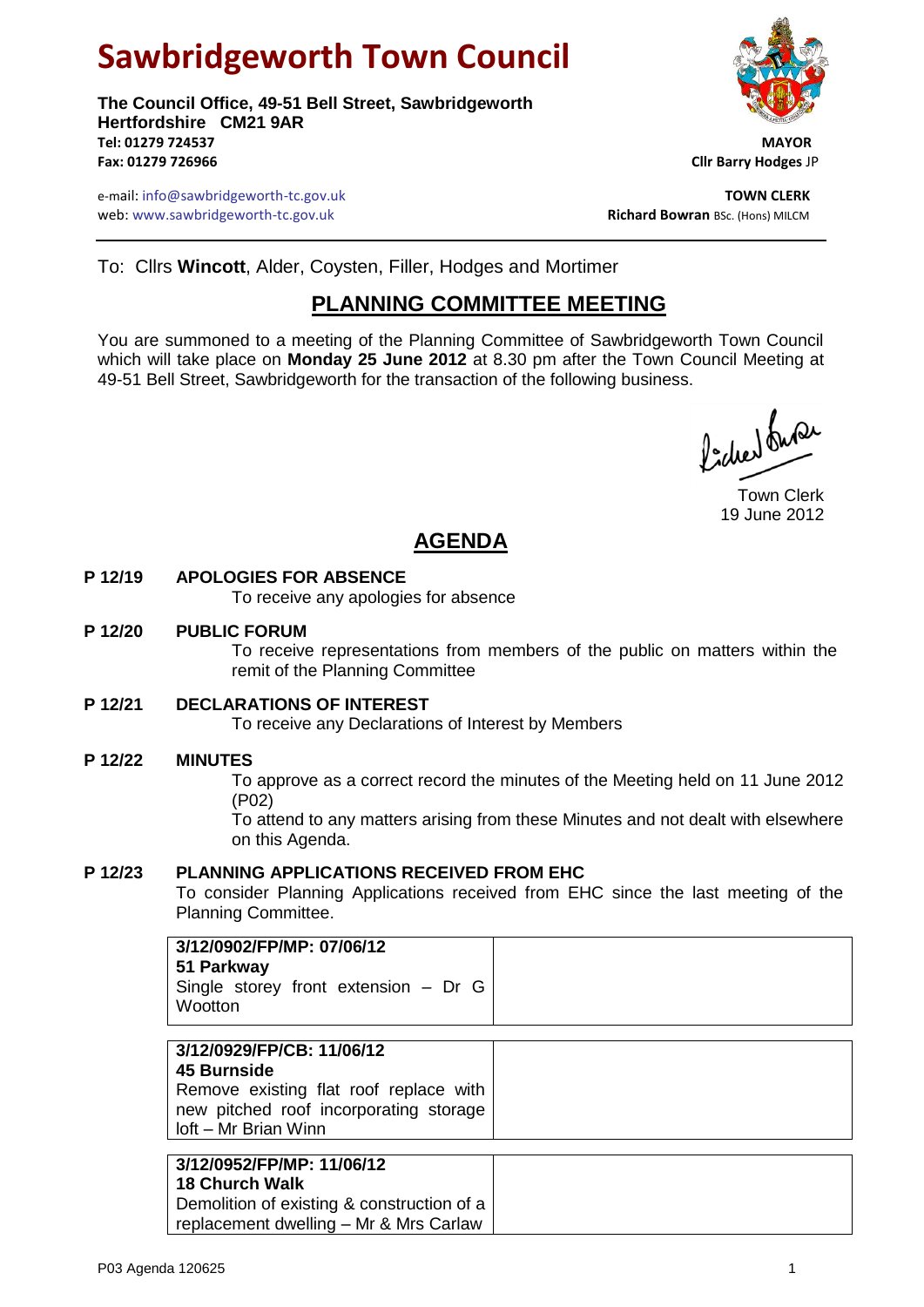| 3/12/0959/FP/SE: 14/06/12                   |  |
|---------------------------------------------|--|
| 5 Sayesbury Avenue                          |  |
| Single storey rear extension - Mr Mick Slee |  |
|                                             |  |
|                                             |  |

| 3/12/0966/FP/NB: 14/06/12<br><b>13 Hampton Gardens</b>                                                             |
|--------------------------------------------------------------------------------------------------------------------|
| First and second floor front extensions,<br>'Hips to Gables' extensions with 3 no.<br>rear dormers - Dr Kate Tully |

## **P 12/24 LATE PLANNING APPLICATIONS**

To deal with Planning Applications Notifications from E.H.C. (if any) following the publication of this Agenda and received before 21 June 2012.

### **P 12/25 PLANNING DECISIONS MADE BY EHC**

To receive Planning Decisions from EHC (The Town Council's comments are shown in brackets)

#### **3/12/0530/FP**

| 1 Rowney Cottages, Harlow Road                                                        |                |
|---------------------------------------------------------------------------------------|----------------|
| Two storey side and rear extension and single <b>Granted</b><br>storey rear extension | (No Objection) |

#### **3/12/0555/FP**

**Plot 1, 1-4 Oram Court, London Road, Spellbrook** Insertion of roof lights, raising of eaves lines, **Granted** redesign of dormer windows and enlargement of **(No Objection)**

windows

#### **3/12/0556/FP**

### **Plot 2, 1-4 Oram Court, London Road, Spellbrook**

| Roof light window to north elevation, pitched roofs <b>Granted</b> |                |
|--------------------------------------------------------------------|----------------|
| to existing dormers and windows to be enlarged                     | (No Objection) |

#### **3/12/0557/FP**

|                        |  |                            | Plot 3, 1-4 Oram Court, London Road,                         |                |
|------------------------|--|----------------------------|--------------------------------------------------------------|----------------|
| <b>Spellbrook</b>      |  |                            |                                                              |                |
|                        |  |                            | Enlargement of windows, re-siting of roof lights and Granted |                |
|                        |  | redesign of dormer windows |                                                              | (No Objection) |
| 3/12/0558/FP           |  |                            |                                                              |                |
|                        |  |                            |                                                              |                |
|                        |  |                            | Plot 4, 1-4 Oram Court, London Road,                         |                |
| <b>Spellbrook</b>      |  |                            |                                                              |                |
|                        |  |                            | Enlargement of windows and dormers and the Granted           |                |
| raising of roof lights |  |                            |                                                              | (No Objection) |

### **3/12/0559/FP**

| <b>3 Rowney Wood</b> | Granted        |  |  |  |
|----------------------|----------------|--|--|--|
| Replacement garage   | (No Objection) |  |  |  |
| 3/12/0583/FP         |                |  |  |  |

#### **Valentines, 3 Bakers Walk**

|              |  |  |  |  | Change of use of first floor from offices to 2 <b>Refused</b> |
|--------------|--|--|--|--|---------------------------------------------------------------|
| bedroom flat |  |  |  |  | (No Objection)                                                |

#### **3/12/0649/FP**

### **32 Brook Lane**

Raise roof to provide first floor accommodation **Granted** incorporating 4 no. dormers and single storey front **(No Objection)**extension and porch (amended scheme)